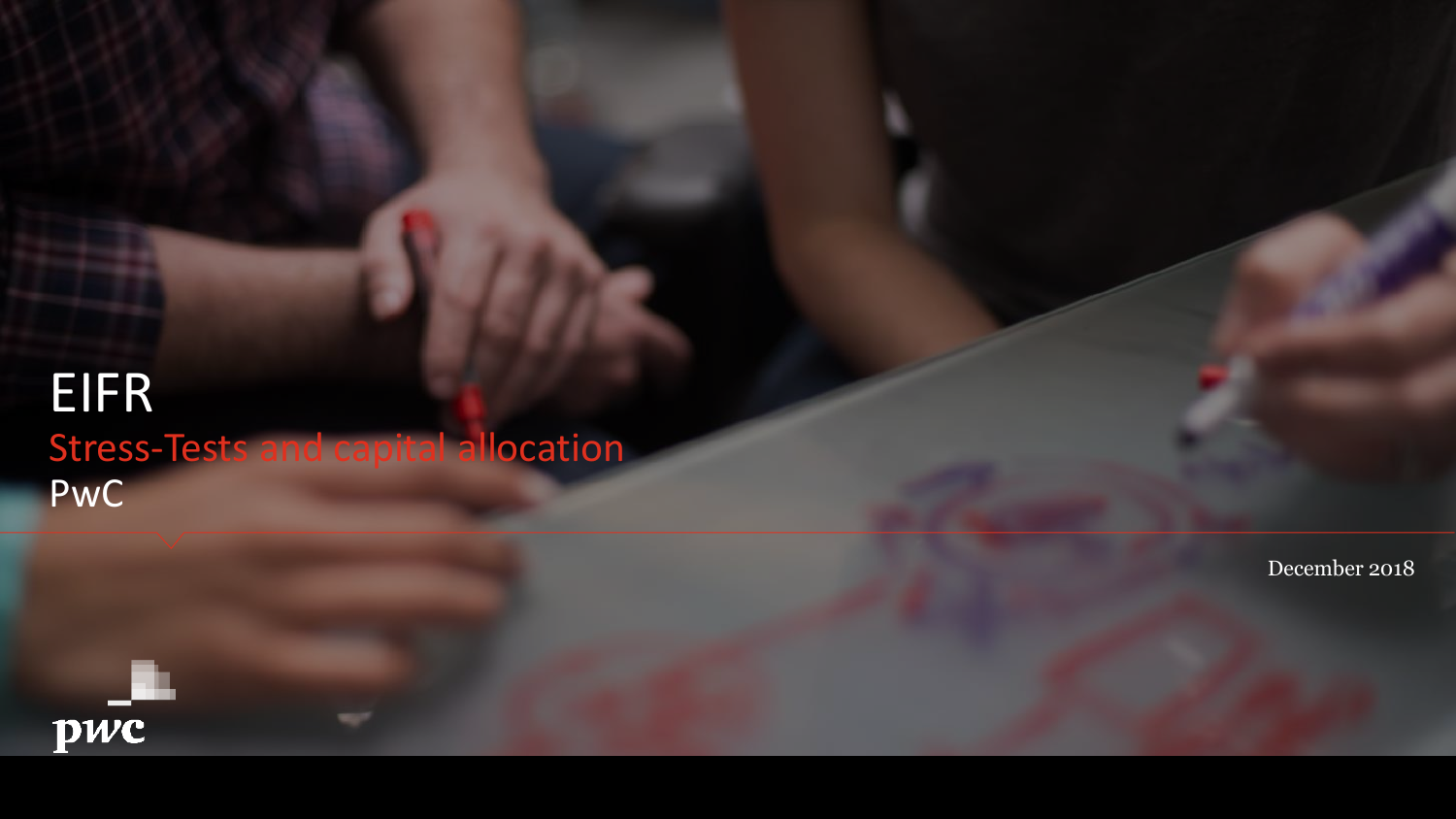### Agenda

#### Internal Stress Tests and Capital Allocation

Setting the scene : the regulatory perspective

Setting the scene : the internal perspective

Tentative synthesis : what are we trying to achieve ?

Economical Capital vs Stress Test ?

What is the path forward ?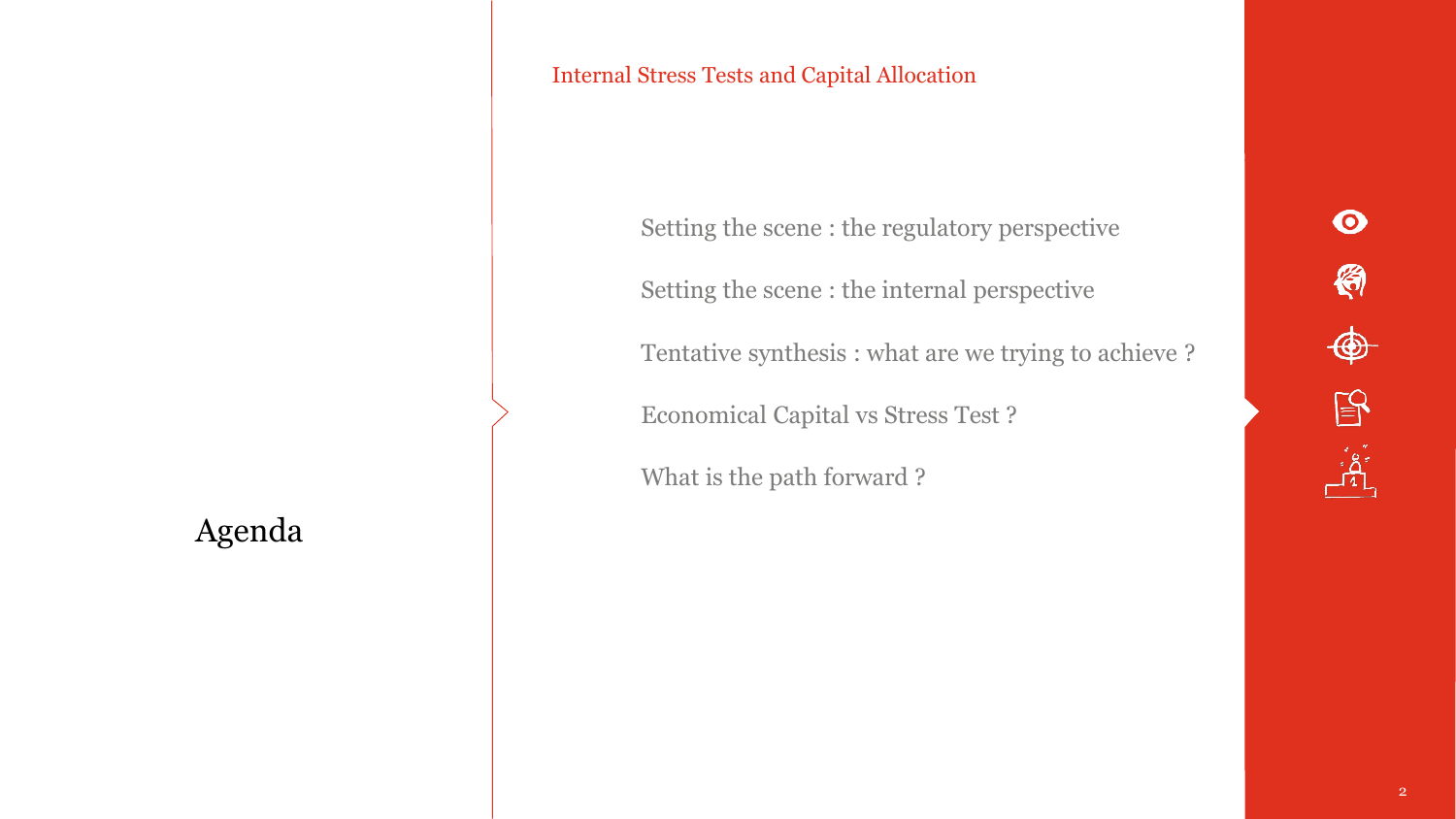

Stress testing is a regulatory requirement but is not the quantitative or qualitative binding capital constraint in Europe vs the US …

| <b>EBA ST Guidelines</b> | <b>EBA/SSM ST</b>          |
|--------------------------|----------------------------|
| <b>ICAAP Guidelines</b>  | <b>EBA SREP Guidelines</b> |

… the binding constraint for capital management is regulatory capital, reducing the relevance of other measures such as stress test or internal capital.

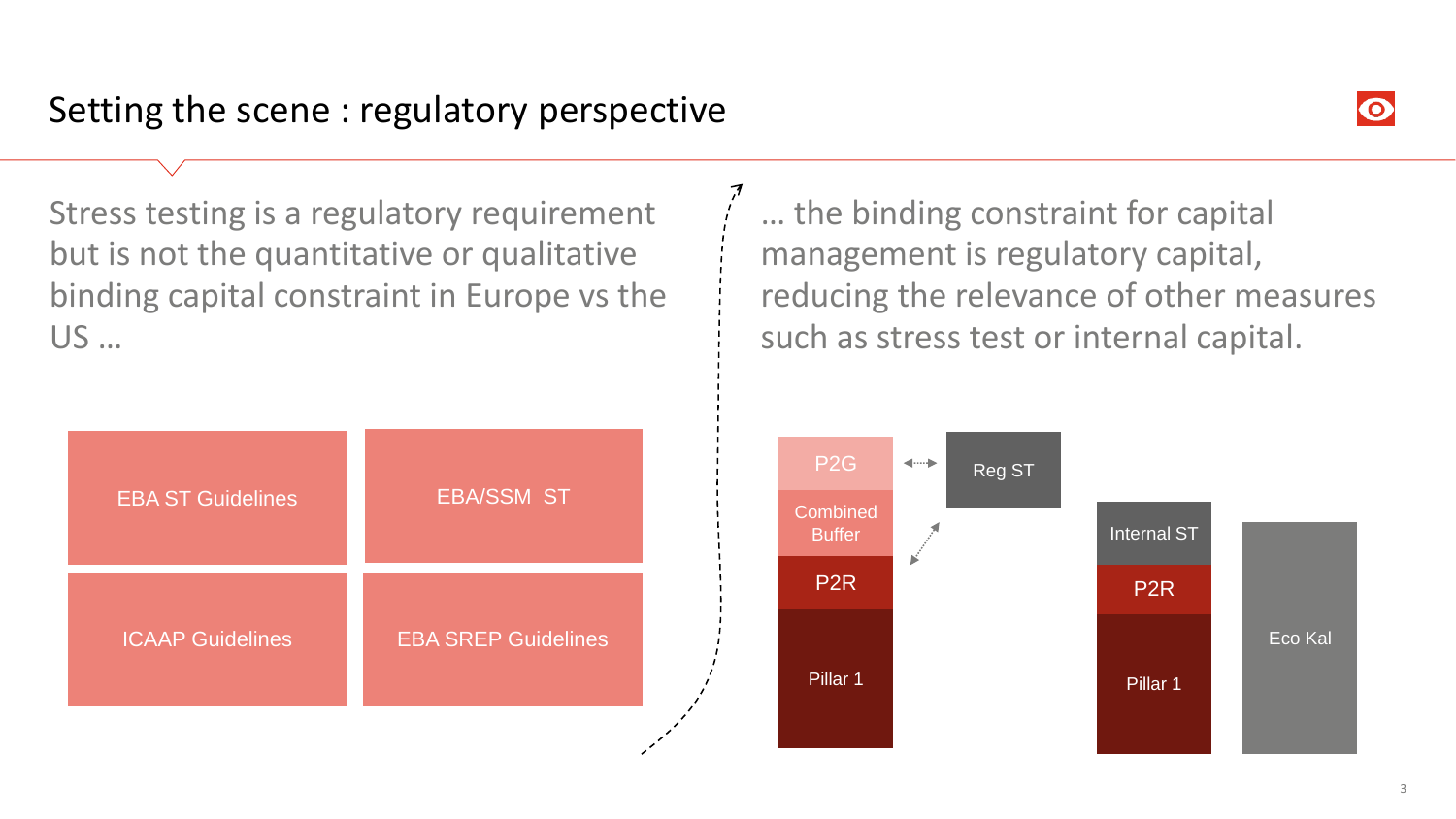

Stress Test fills the need for a common language for both local risk management and strategic processes, it also helps positions risk as a strategic advisor

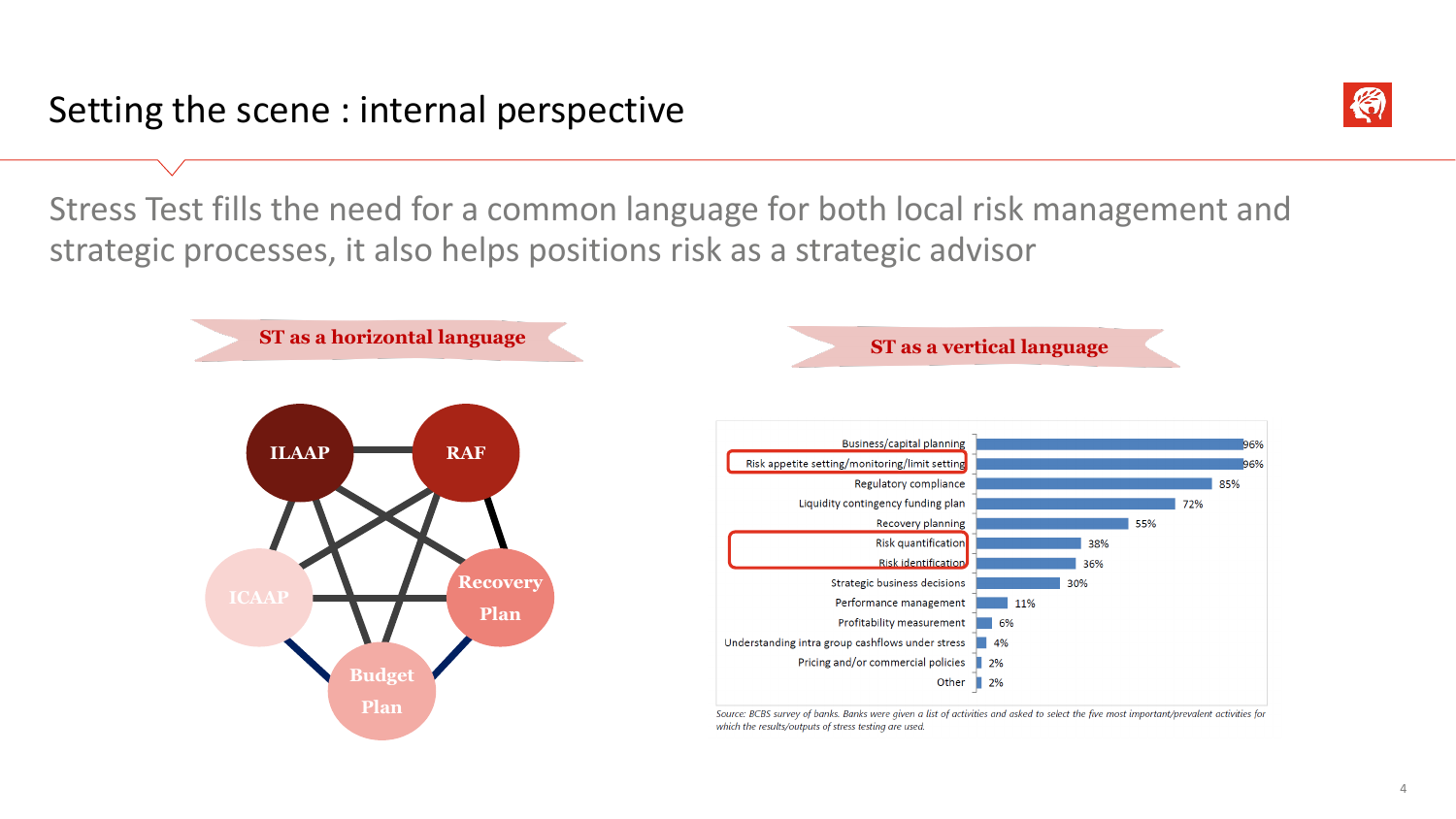

In both internal and regulatory perspectives we look for a meaningful risk / return analysis when making strategic decisions

Regulatory Capital is the binding constraint but is an imperfect risk measure, it needs to be complemented with other measure(s).



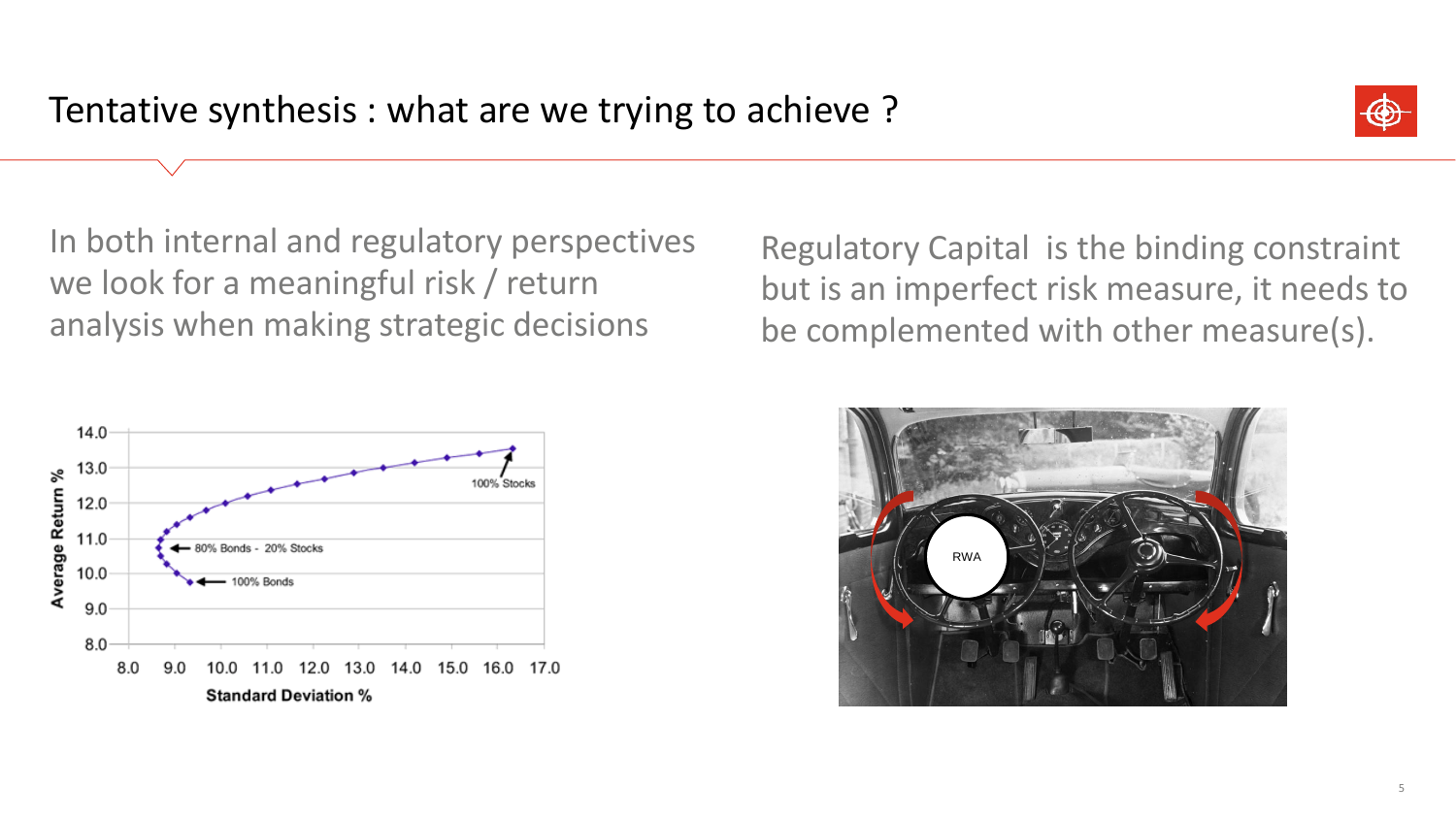Economic Capital vs Stress Test ?



Stress Test is a language that is generally superior to Economic Capital



## Investments are prioritized on enhancing stress testing frameworks

#### *Estimated spend on related enhancements over the next three years*

|                       | <b>Economic capital</b>         | <b>Stress testing</b> |
|-----------------------|---------------------------------|-----------------------|
| Bank <sub>1</sub><br> |                                 |                       |
| <b>Bank2</b><br>      |                                 |                       |
| <b>Bank 3</b>         |                                 |                       |
| Bank 4                |                                 |                       |
| Bank 5<br>            |                                 |                       |
| <b>Bank 6</b><br>     |                                 |                       |
| <b>Bank7</b><br>      |                                 |                       |
| <b>Bank 8</b><br>     |                                 |                       |
| <b>Bank 9</b>         |                                 |                       |
| <b>Bank</b> 10        |                                 |                       |
| <br><b>Bank 11</b>    |                                 |                       |
| Bank <sub>12</sub>    |                                 |                       |
| <b>Bank13</b>         |                                 |                       |
| <b>Bank 14</b>        |                                 |                       |
| $<$ \$5 $m$           | \$20-50m<br>\$5-10m<br>\$10-20m | $>\$5cm$              |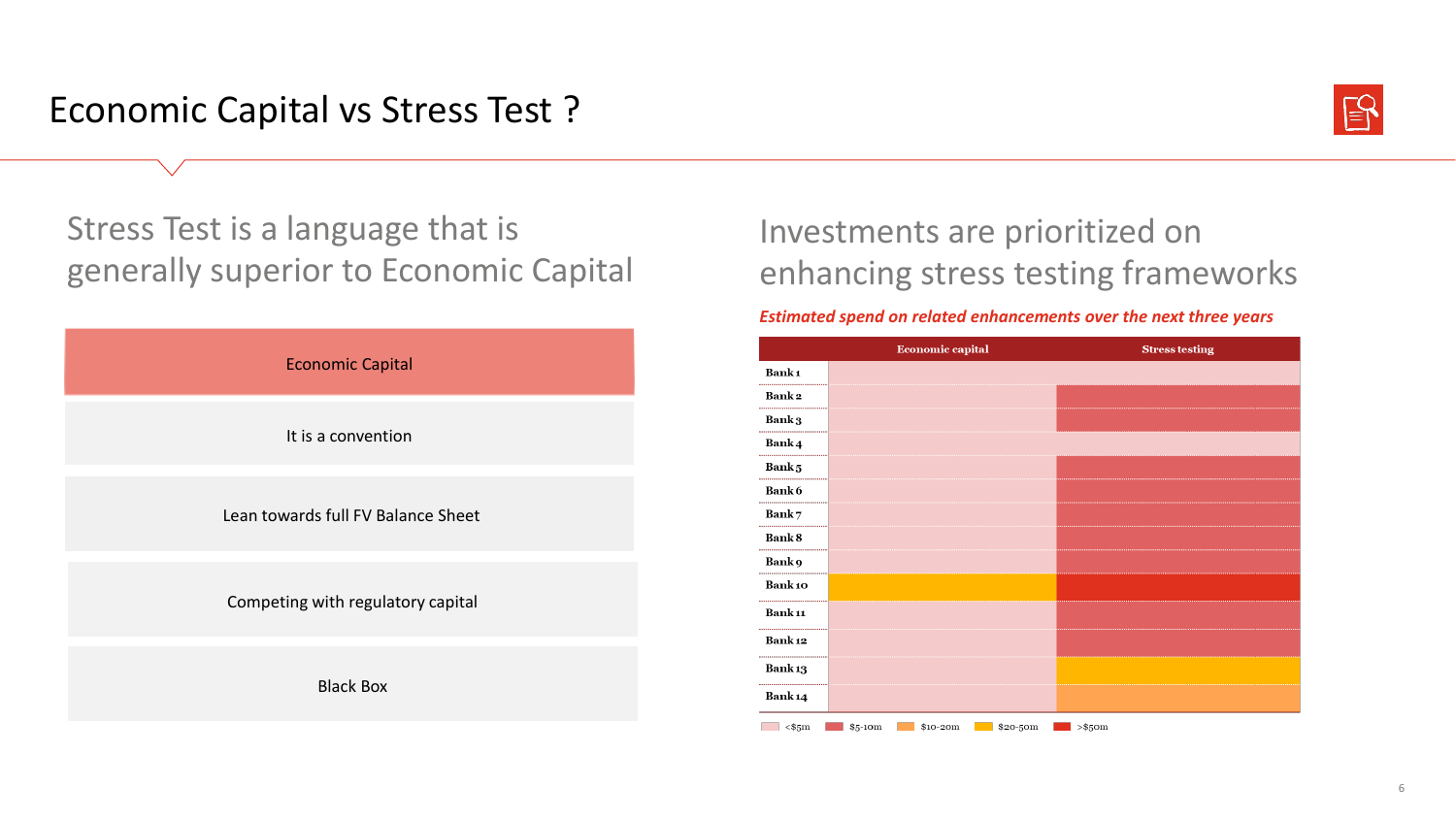

Capital allocation primary based on RWA but informed by ST as a primary alternative risk measure

Capital Allocation primarly based on RWA but Stress Test used as an indicator to define differentiated capital buffers allocations

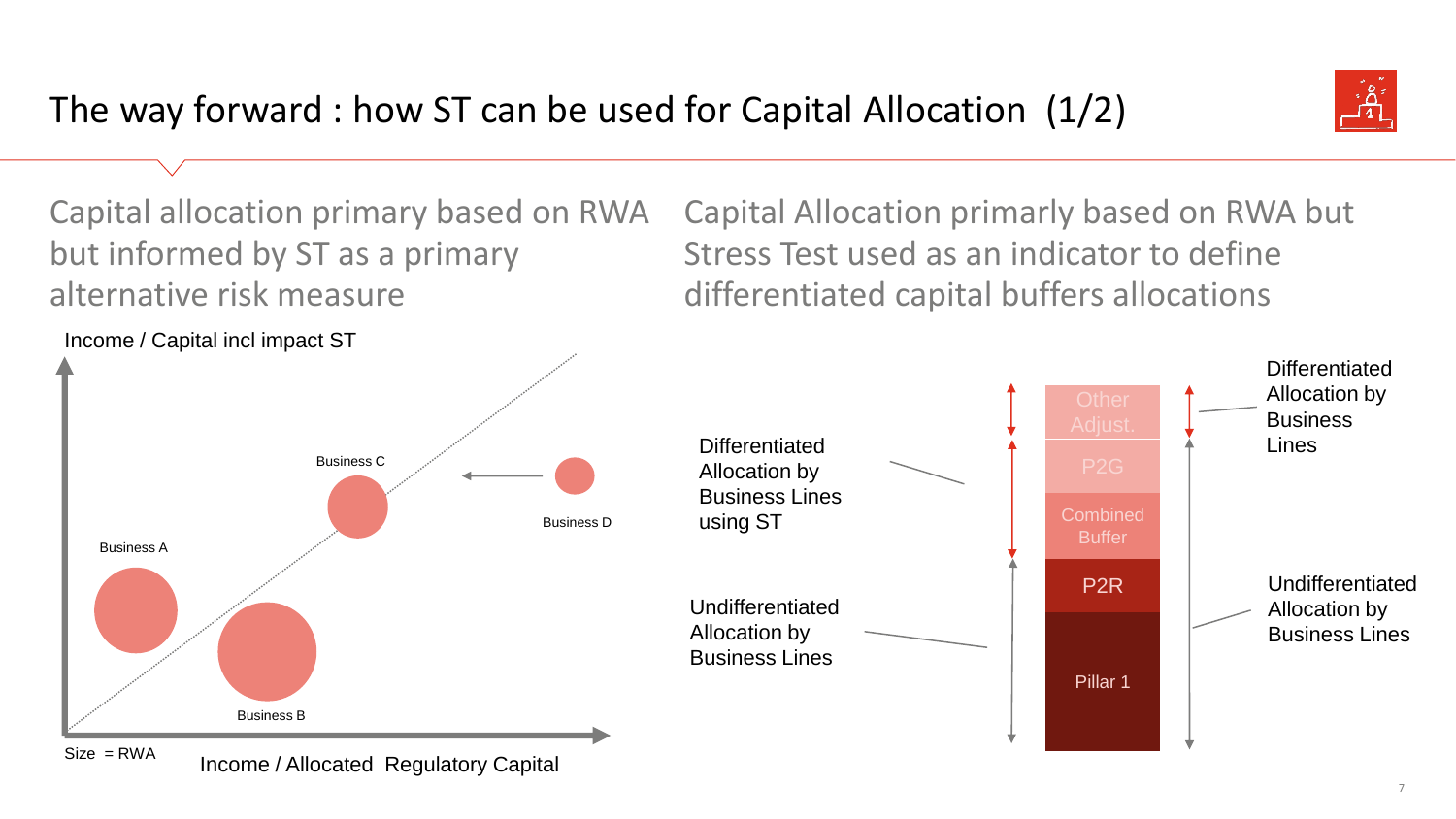

# The way forward :key success factors for the implementation (2/2)

Stress Test should be operationally embedded in main processes including risk appetite setting and budget process.